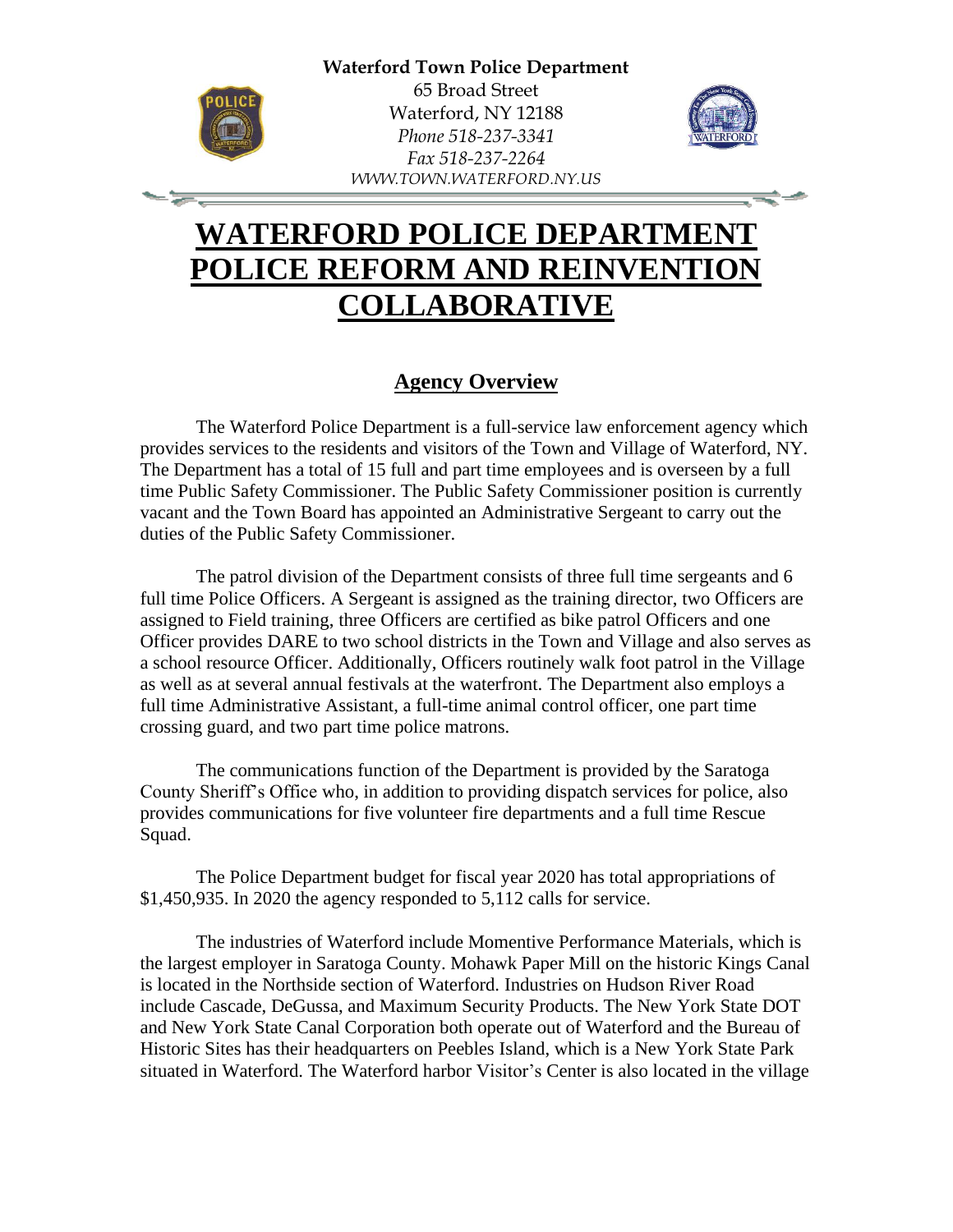

along the Erie Canal and hosts numerous visitors, both foreign and domestic each boating season.

The Town of Waterford is home just under 9,000 residents and covers 7.5 square miles. Waterford is located in the southeastern corner of Saratoga County, 12 miles north of Albany at the junction of the Hudson and Mohawk Rivers, and the junction of the Erie and Champlain Canals. The Village of Waterford is located within the town and holds the distinction of being the oldest continually incorporated village in the United States having been incorporated in 1794.

# **New York State Accreditation**

The Waterford Police Department first gained accredited status in September of 2010. The Department was re-accredited in September of 2015 and again in September, 2020. To date, the Waterford Police Department is the only municipal agency within Saratoga County to be Accredited by New York State.

The NYS Law Enforcement Accreditation Program provides formal recognition that an agency meets or exceeds general expectations of quality in the field.

The program is made up of 110 different standards. In order to become accredited, an Agency must demonstrate that they meet or exceed each of these standards. Of the 110 total standards, there are 51 Administration, 12 Training, and 47 Operations standards. These established standards contain a clear statement of professional requirements.

Agencies participating in the program conduct a thorough analysis of their organization to determine how existing operations can be adapted to meet established standards. A team of independent professionals then conducts an on-site assessment to verify that all applicable standards have been successfully implemented. The assessment team leader then submits a written report of their findings to the NYS Law Enforcement Accreditation Council. Based on this report, the Accreditation Council then decides if the agency is worthy of accreditation.

Once an Agency is initially accredited, the period of accreditation lasts five years. For re-accreditation, Agencies must demonstrate continued compliance with each standard. Regular program maintenance ensures that program files are kept up-to-date; and lapses in compliance with any standard are promptly identified and corrected.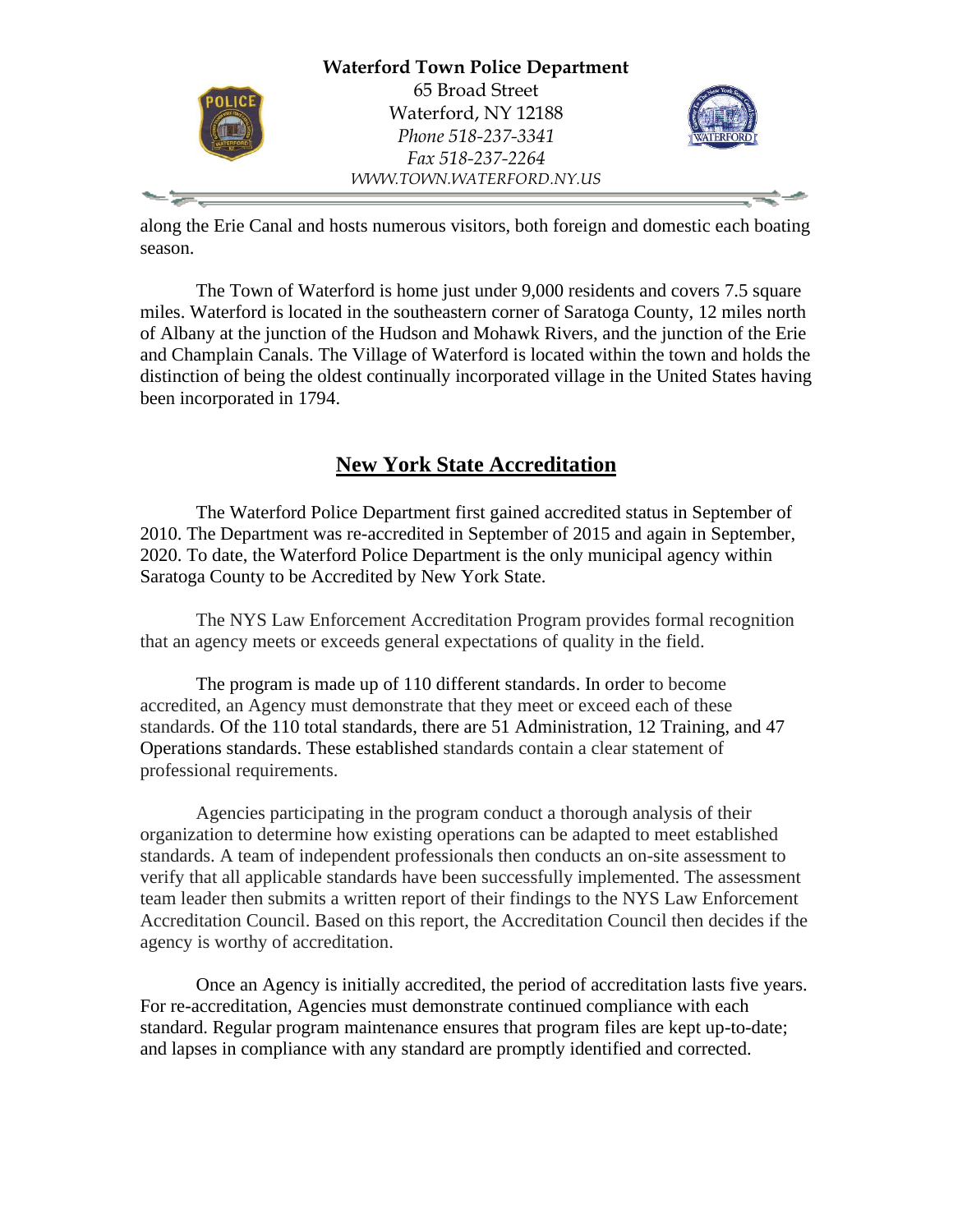

One requirement of the program is that an Agency conducts a thorough review of all written directives at least once during the five-year period of accreditation. Review of written Directives within the Waterford Police Department is a continual process.

## **Reform Process**

On June 12, 2020 New York State Governor Andrew Cuomo signed an executive order requiring all local governments within the State to adopt a policing reform plan by April 1, 2021. The goal of the plan is to increase the trust and respect between police and the communities they serve.

In order to accomplish this task, the Waterford Police Department, in collaboration with the Town Board, followed the 4-phase work-plan suggested within the Governor's executive order. The process used is described in the following paragraphs.

> **Phase 1 – Planning** – The planning phase was started in late September 2020 and involved 3 key elements - an internal audit of current policies and procedures, identification of key stakeholders to be involved in the reform process, and an assessment of how the Department currently operates. The following individuals were identified as key stakeholders and were provided with questionnaires covering several aspects of the Waterford PD and the reform process:

- 1. Saratoga County District Attorney Karen Heggen
- 2. Saratoga County Public Defender Andrew C. Blumenberg
- 3. Superintendent of Waterford-Halfmoon School Patrick Pomerville
- 4. Principal of St. Mary's School Matthew Rucinski
- 5. Town Attorney Donald Boyajian
- 6. Momentive Security Chief Robert Adams
- 7. Brian Bruso Business owner Waterford Beverage
- 8. Director of Saratoga County Veteran's Service Agency Frank McClement
- 9. Mayor of the Village of Waterford J. Burt Mahoney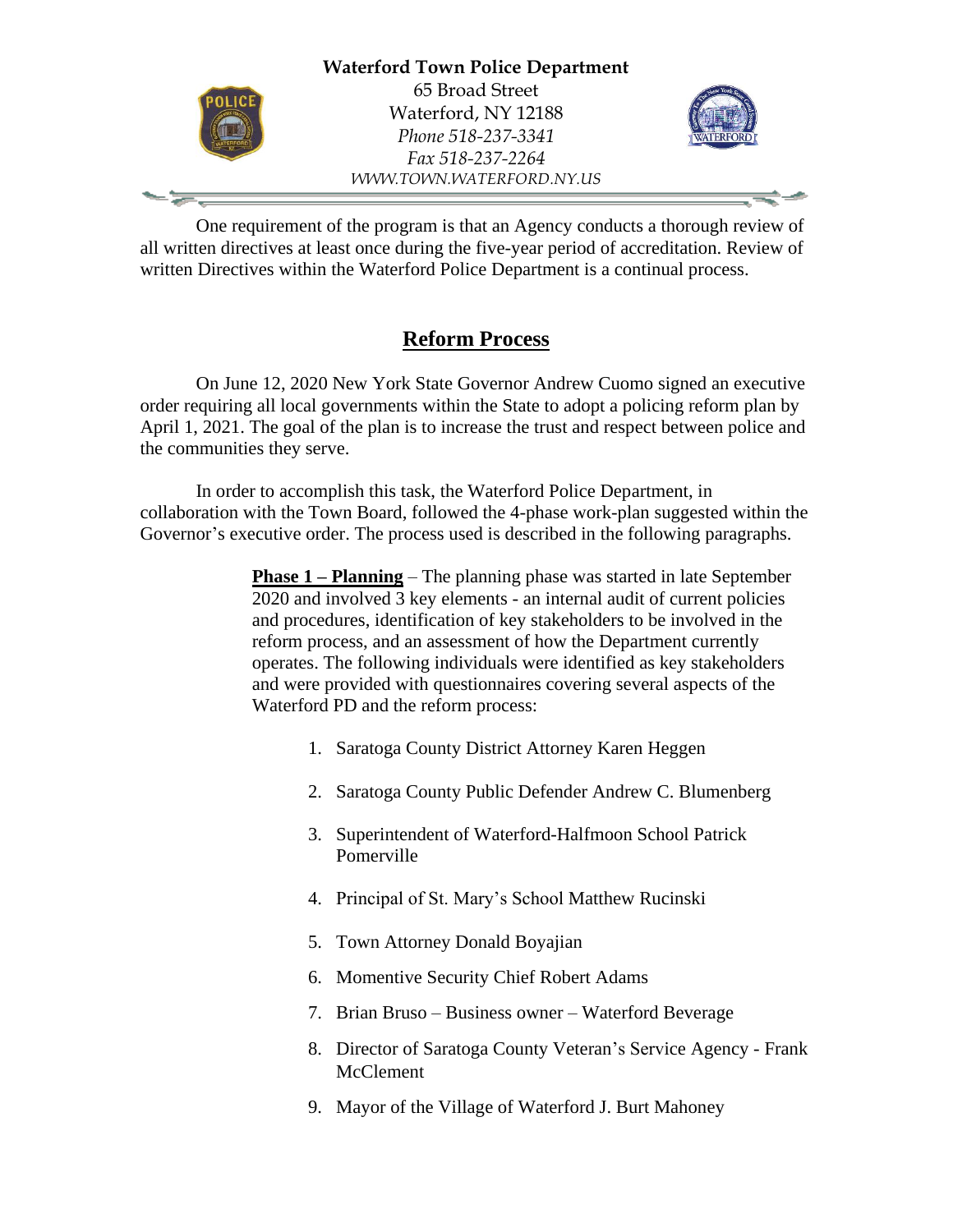

-'=

65 Broad Street Waterford, NY 12188 *Phone 518-237-3341 Fax 518-237-2264 WWW.TOWN.WATERFORD.NY.US*



- 10. Pastor Paul Barna Waterford Wesleyan Church
- 11. Julie Wooley Manager of Vanschoonhoven Square Adult Home

**Phase 2 – Listening and Learning** – A public meeting was held on November 23, 2020 at the Town Hall and included attendees both in person and via Zoom. The meeting was conducted by Councilman Dave Ball alongside Administrative Sergeant Michael Shudt and Sergeant Michael Dilbone and covered an overview of the Department as it is currently comprised along with an outline of the process to be undertaken in complying with the Executive Order. Written questionnaires were also sent out to those persons identified as key stakeholders and informal discussions were undertaken with citizens who had involvement or contact with Waterford PD. The responses from the stakeholders and other citizens along with the internal reviews conducted during Phase 1 helped shape what would become our draft and then final plan for reform.

**Phase 3 – Draft a Plan** – A draft plan was prepared and presented to the Town Board on February 16, 2021. This plan was posted for public review on March 19, 2021.

**Phase 4 – Public Comment and Ratification** – A presentation was made by Administrative Sergeant Michael Shudt during the Town Board Agenda meeting on March 30, 2021. This meeting was conducted via Zoom and open to the public. At the conclusion of the presentation, the plan was ratified by the Town Board.

### **Final Plan**

- **1. Improved conflict resolution and access to services** The Waterford Police Department intends to develop policies on the utilization of outside resources to better serve our residents. This will be accomplished in a few ways:
	- A. Mediation Through utilization of a company called Mediation Matters, officers will have the ability to refer people involved in minor disputes such as landlord tenant issues or neighbor disputes to mediation. This program would be completely voluntary on the part of those involved but the hope is that some of these minor conflicts could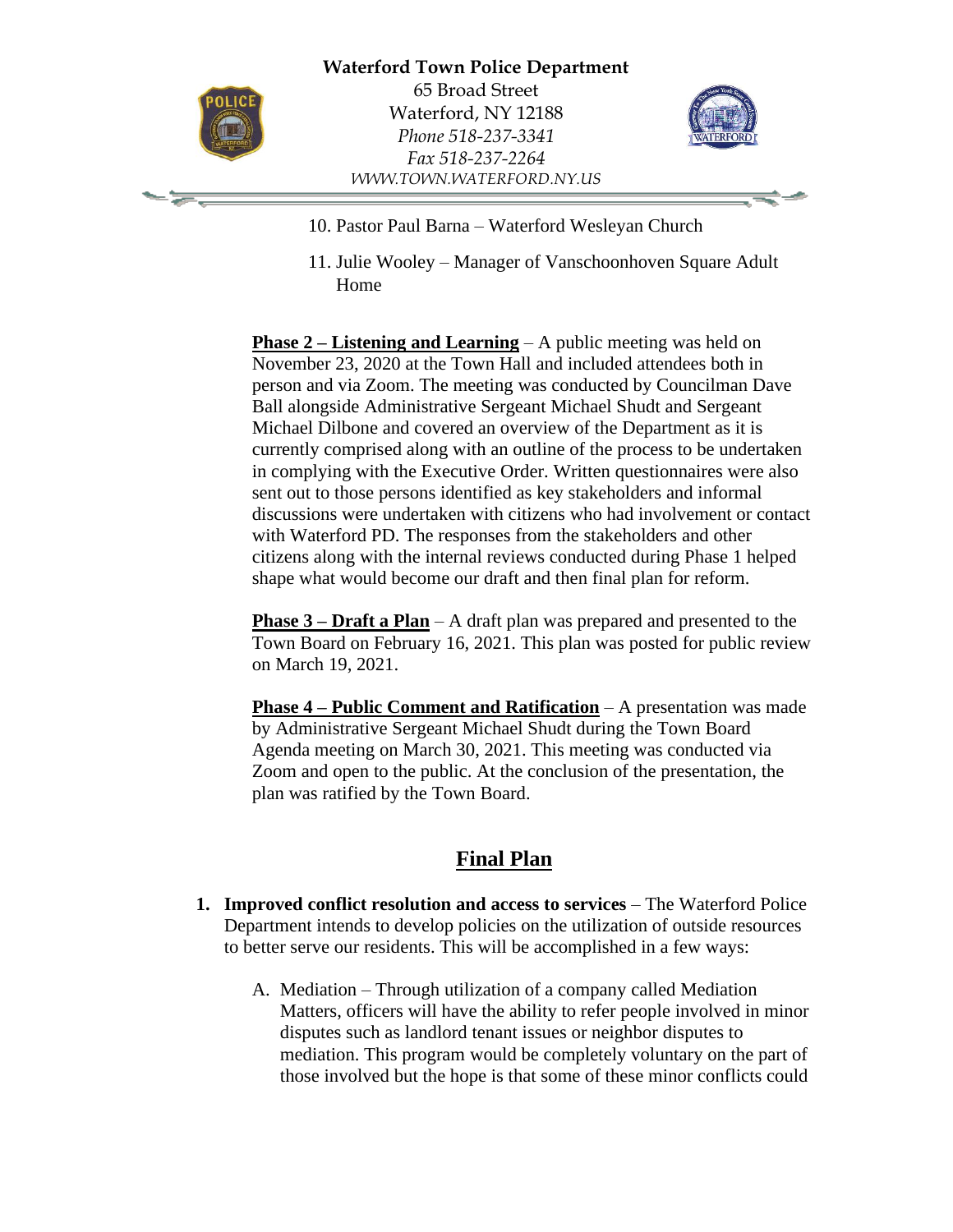

-' -

65 Broad Street Waterford, NY 12188 *Phone 518-237-3341 Fax 518-237-2264 WWW.TOWN.WATERFORD.NY.US*



be resolved in the early stages before escalating to the point of an arrest being made.

- B. Increased utilization of available resources The Waterford Police Department will be working closely with representatives from Well Spring and Mobile Crisis in order to develop policies that better educate officers as to the services these groups provide and what types of situations they are best equipped to assist with.
- In order to establish use of the above described resources, new policies and procedures will be written that more thoroughly describe the specific services available and in what circumstances they should be called upon. Officers will be trained on these new policies during in service shift briefing training sessions.
- **2. Use of Force** the use of force policy of the Waterford Police Department has been updated and currently meets the standards of the NYS Accreditation program. All officers have already been trained regarding the changes to the use of force policy and the changes are currently in full effect. The changes made focus on de-escalation strategies and the banning of chokeholds except in circumstances where deadly force is justified.
- **3. Patrol changes** Feedback from the community indicated that citizens would like to see an increase in our foot and bike patrols. These patrol tactics will be more heavily utilized going forward. The Waterford Police Department currently has 3 officers who are certified in bicycle patrol. Starting in the spring these officers will be strategically deployed to address quality of life issues that have become prevalent over the last few years such as disturbances in Town and Village parks.
- **4. Body Cams** It is the intention of the Waterford Police Department to institute a body cam program that will provide all officers with a body cam while on duty.
- **5. Public Meetings** In addition to the community events that we already participate in, the Waterford Police Department is going to begin holding regularly scheduled public meetings or events that focus specifically on the Police Department and will allow residents to interact with Police Officers and address any concerns they may have. The intention would be to use a, "coffee with a cop" type model where the interactions are informal and happen in a friendly setting. Sergeant Dilbone will be heading up the implementation of this program.